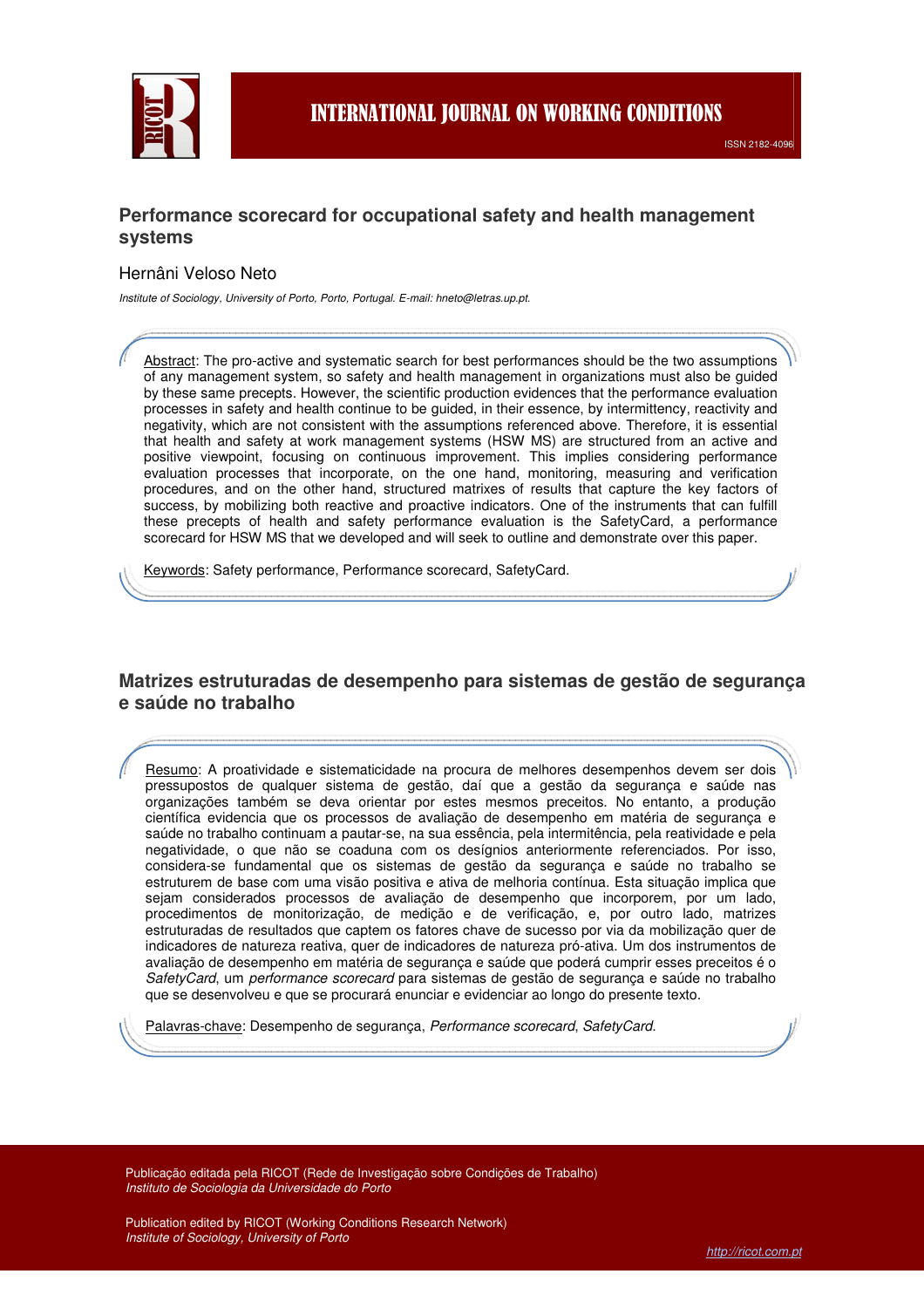### **1. Introduction**

Continuous improvement is anchored in performance evaluation processes, more specifically in the data favored by the set of indicators that form it, and should be a prerequisite for any management system. With regard to HSW MS, scientific production has shown that current models of HSW performance evaluation are mainly grounded in negative factors that do not reflect the key elements of success, the strategy and the vision of an organization to these domains (Hopkins, 1994; Benite, 2004; Neto, 2009). The main performance indicators used tend to be limited to aspects that organizations want to minimize (e.g., work accidents), while in most systems the management indicators used are related to aspects that organizations want to maximize, i.e., they address positivity (e.g., profit).

In essence, the performance indicators on HSW tend to be the accident rates (idem), not that accidents are not a key factor of success, because they are, however, they are factors of reactivity and negativity. And the continuous improvement of HSW must not be reduced to these elements. There are many other parameters denoting an active search for better performance and an ability to respond to fluctuations in levels of risk that should also contribute to the disclosure of the effectiveness and efficiency of an HSW MS. This circumstance implies the existence of a structured matrix of performance results that, on the one hand, derives from multidimensional processes of performance evaluation and that, on the other hand, integrates indicators that capture the reactivity and proactivity of the key factors of success in HSW.

The present paper seeks to focus on the main tools enshrined in the literature that aim to fulfill this purpose, specifying the proposal developed based on the Portuguese and European context of HSW. With this tool, we sought to enhance the structural evaluation of HSW organizational performance and to promote the necessary basis for organizations to carry out organizational comparison exercises (benchmarking in various scenarios). The performance scorecard prepared was called SafetyCard. Its structure and operation will be succinctly presented in this paper.

The text is structured around two points: the first focusing on the systemic approach addressed by HSW in contemporaneity and the growing use of structured matrixes of performance results; the second focuses on the SafetyCard potential to act as an operating mechanism of the advent of better health and safety organizational performances. In conclusion, we have summarized the key elements addressed in the text and shown the analytical pathways being taken towards SafetyCard consolidation and validation.

# **2. Performance evaluation of health and safety at work management systems**

The HSW MS represent a natural evolution of technical and scientific knowledge and the need for organizations to internally manage the risk exposure of its employees and to comply with legislative requirements in this area (Neto, 2009). Two essential pillars for the existence of any management system are the processes of performance review and evaluation. Continuous improvement should be the ultimate goal of a management system, regardless of whether it is or not structured according to a referential standard (e.g., OHSAS 18001).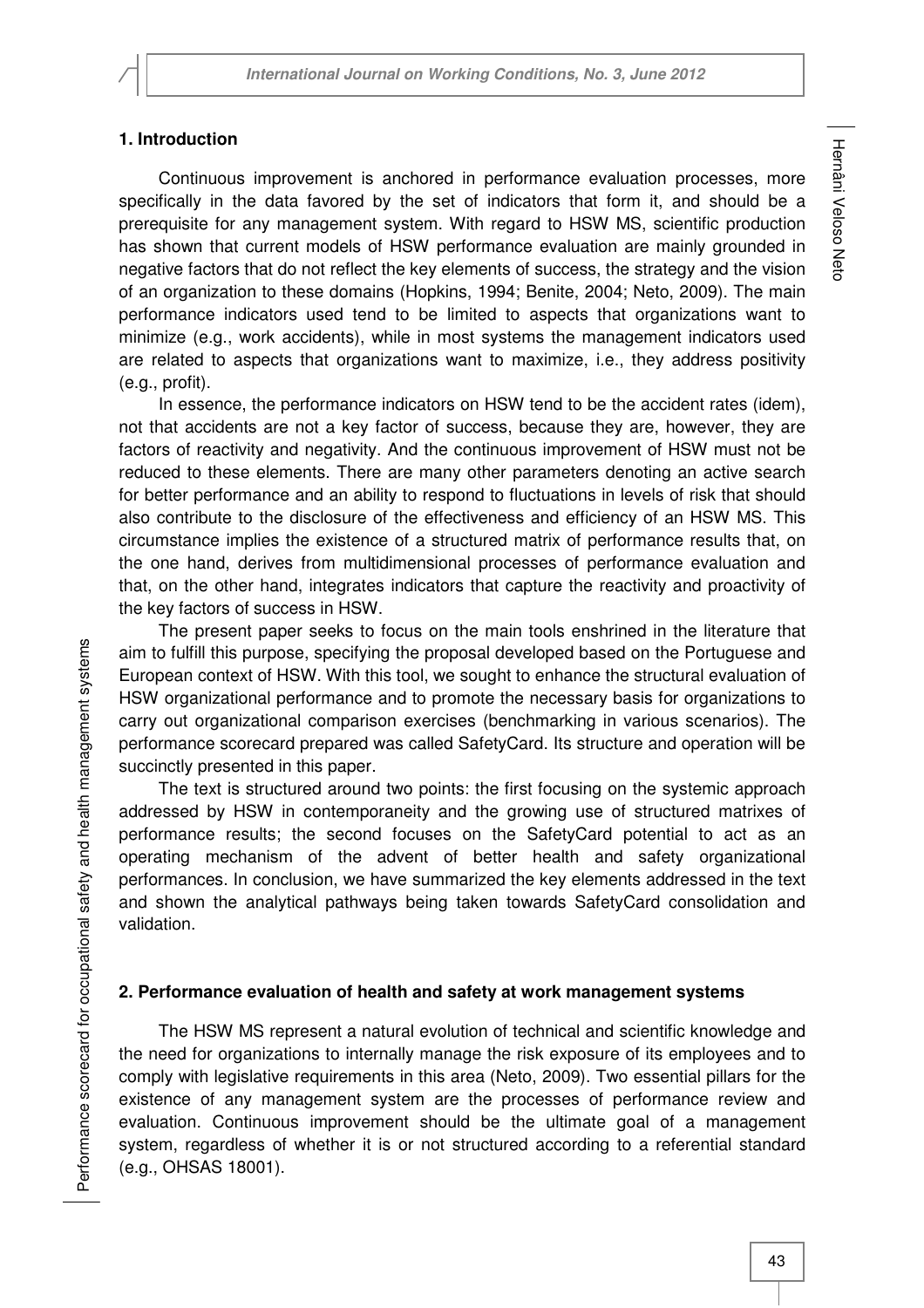A management system is only effective when its implementation is translated into an improved set of indicators (Neto, 2009). The discussion about the type and nature of the indicators used in HSW MS performance evaluation is not yet stabilized (Hopkins, 2009; Le Coze, 2009; Kjellén, 2009; Neto, 2009), but the times in which the effectiveness and efficiency of this organizational function were evaluated by work accidents indicators alone are already in prospect over a longer time span (Neto, 2009). Even if the logic still prevails in many of the current organizational contexts, especially in terms of small companies, it is nonetheless also true that scientific knowledge and organizational practice itself have experienced significant developments in recent decades. The systemic evaluation of HSW organizational performance is increasingly widespread. The proof of this is, ultimately, the set of structural performance matrices developed and published in the literature (Top, 1986; Mearns & Havold, 2003; Gallagher, Underhill & Rimmer, 2001; Marsden et al., 2004). Enunciating them is thus one of the purposes of this text, because they help corroborate the relevance of developing a tool such as the SafetyCard.

In order to frame the development of structured matrices, we will need to make a brief review into the domains of scorecarding, particularly because of its specification as a paradigm for evaluating and recording performance results in the organizational sphere, in general, and in the field of HSW, in particular. The transposition of scorecarding philosophy to the various organizational domains was not only due to the fact that organizational leaderships had realized that performance evaluation assumed a crucial role in translating organizational strategies outcomes (Mearns & Havold, 2003), but also for having an underlying methodological approach endowed with great functionality and transdisciplinarity (strong adaptive character).

The referential that supports the emergence and consolidation of all this evaluation logic were the studies developed by David Norton and Robert Kaplan in the late 1980s and early 1990s. The authors studied the development and use of corporate scorecards, and ended up providing a model that represents an evolution in relation to existing models. The designation given, Balanced Scorecard, is instructive about what they wanted to emphasize, that is, the relevance of the organizational performance evaluation system favoring a structured balancing of results, as well as equilibrium between different perspectives: (i) short vs medium-long term; (ii) internal vs external; (iii) financial vs nonfinancial; and (iv) longitudinal vs segmented (Kaplan & Norton, 1992). The Balanced Scorecard was structured on four key pillars of success: financial performance (*Financial*), internal organization (Internal Business Process), development (Innovation, Learning and Growth), and customer relations (Customer) (idem).

The architecture and assumptions that underpin this management tool were the basis for many others, covering the most diverse social and organizational domains. The health and safety organizational management was not oblivious to the potential of this tool/perspective, seeking to appropriate this consistent way of seeing the performance opportunities (Lawson, Stratton, & Hatch, 2006) and of assessing the extent to which the organization's strategic goals are achieved. In the last two decades several HSW performance matrices have emerged, and some, as will be demonstrated, remained faithful to the structural categorization of the Balanced Scorecard. Regardless of that fact, the scorecarding logic underlies all these categorizations, i.e., the use of assessment tools and systems that promote a structured visual representation of the performance levels of an organization and/or functional area, having as reference the key factor of success that supports the fulfillment of the vision, mission and organizational strategy.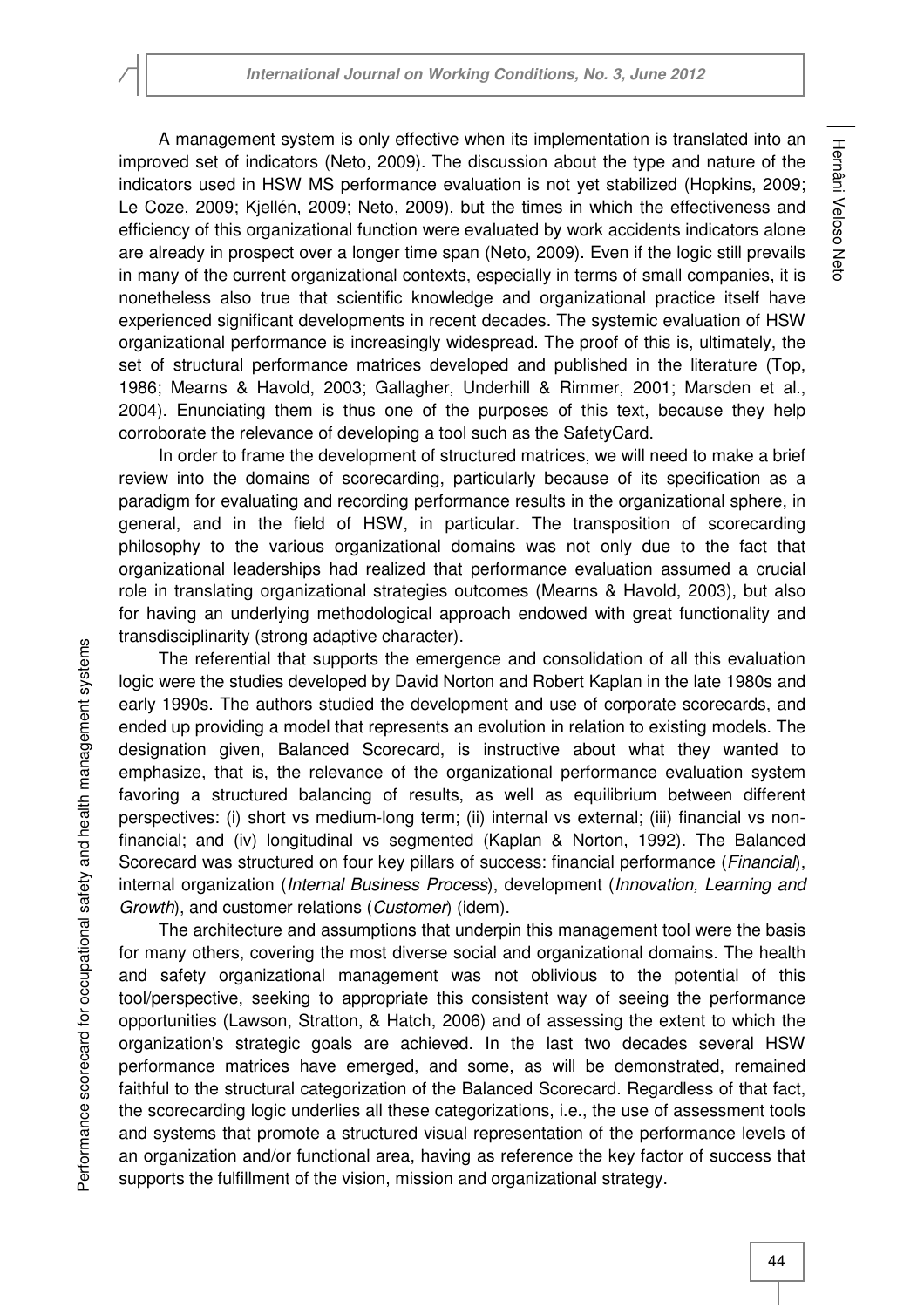Through a literature review, we were able to identify a set of structured matrices developed for evaluating the performance of HSW management systems. The instruments identified were: (i) the International Safety Rating System (Top, 1986); (ii) the Health and Safety at Work Balanced Scorecard (Gallagher, Underhill & Rimmer, 2001); (iii) the Health and Safety Balanced Scorecard for the gas and oil offshore platforms (Mearns et al., 2003); (iv) Corporate Health and Safety Performance Index (Marsden et al., 2004). The following paragraphs briefly describe each scorecard.

# **2.1 International Safety Rating System (ISRS)**

This evaluation system was proposed by Willen Top in the 1970s. The development process extended from the late 1960s until the late 1970s, over a long period of reflection and experimentation until it came into the market in 1978 (Top, 1986). The author argued that it was a management tool which aimed at upgrading safety performance and maintaining high levels of evaluation and feedback about programs and activities, being developed in order to highlight the causes of accidents, but considering the possibility of obtaining results in many areas other than damage control (e.g., performance management). The ISRS consists of 20 dimensions (Table 1), each one integrating different indicators.

| Table 1 - Criteria grid of ISRS     |                                         |
|-------------------------------------|-----------------------------------------|
| 1. Leadership and administration    | 11. Personal protective equipment       |
| 2. Management and training          | 12. Health control and services         |
| 3. Planned inspections              | 13. Program evaluation system           |
| 4. Job/task analysis and procedures | 14. Purchasing and engineering controls |
| 5. Accident/incident investigation  | 15. Personal communications             |
| 6. Job/task observation             | 16. Group meetings                      |
| 7. Emergency preparedness           | 17. General promotion                   |
| 8. Organizational rules             | 18. Hiring and placement                |
| 9. Accident/incident analysis       | 19. Records and reports                 |
| 10. Employee training               | 20. Off-the-job safety                  |

It is a performance matrix that integrates records ranging from decision-making mechanisms, planning and implementation of health and safety in the organization, to the procedures for assessing the efficiency and effectiveness of their own performance evaluation system. The notation instrument underlying the model was designed as a checklist, allowing the evaluator to, on the one hand, point out if the organization meets or not the parameters in question and, on the other hand, specifying, when applicable, to what extent it is consistent with the description of parameters (measured in terms of percentage). Then, the indicators are converted to a metric scale, and a weight for each one is assigned.

# **2.2 Health and Safety at Work Balanced Scorecard**

In 2001, Clare Gallagher, Elsa Underhill e Malcolm Rimmer produced for the National Occupational Health and Safety Commission (Australia) a report about efficiency in HSW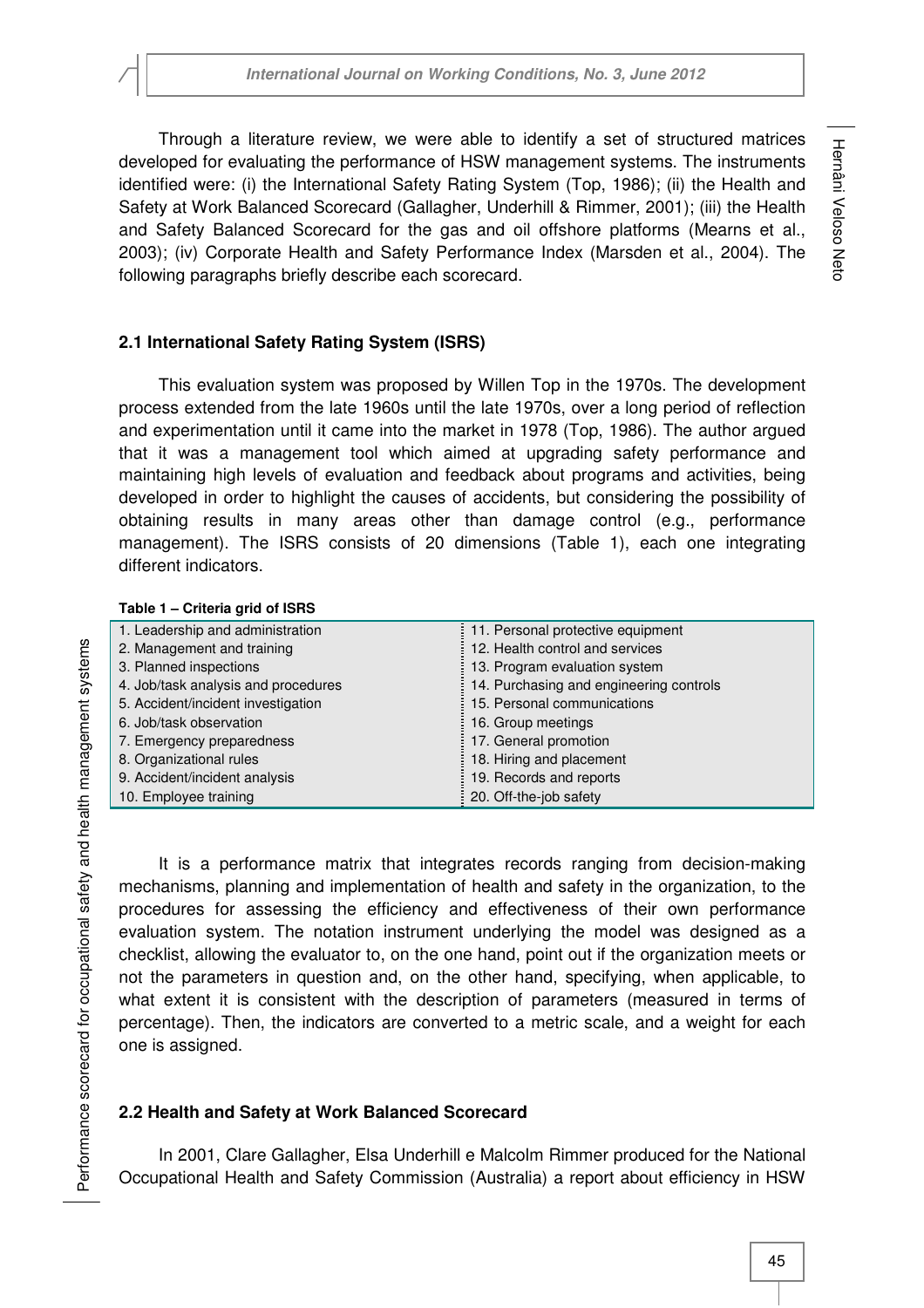MS. Two of the key components of the research were the evaluation and performance reporting. The authors concluded that because of the complexity underlying HSW, the traditional measures associated with work accidents, per se, are not representative of the this organizational domain as a whole (Gallagher, Underhill & Rimmer, 2001). They advocated the need for a structured approach of performance that could meet the specificities of this organizational domain, favoring a combination of different levels of performance, reflecting the interest of different stakeholders and respecting the HSW monitoring devices.

The efficiency of the management systems requires valid and reliable procedures of performance evaluation. The approach of Kaplan and Norton, according to the authors, provides a relevant alternative. The fact that they enhance the identification of performance measures related with four nuclear organizational areas assigns a structural nature to the process and safeguards some flexibility to the evaluation system, as it facilitates the integration and translation of the inter-organizational variability that exists in contemporary societies.

The proposal made by Gallagher, Underhill & Rimmer (2001) was very close to the model of Kaplan and Norton. The key pillars of success pointed to the area of HSW were the following:

(i) Business Organizational & Financial Perspective, covering parameters from all organizational areas of HSW, for example, complaints, incidents and data from benchmarking exercises;

(ii) Stakeholders Perspective, circumscribing two analytical optics, the internal (e.g., employees) and the external (e.g., State). Some of the evaluation goals considered at this level are the results of monitoring processes, the safeguard of employees needs on HSW, the compliance with legal requirements and other commitments with stakeholders;

(iii) Internal Business Process Perspective, considering aspects related to the evaluation and control of occupational hazards, the degree of integration of HSW in the general management system, the extent and quality of employee involvement in HSW issues, the training program on HSW;

(iv) Learning and Growth Perspective, circumscribing aspects related to the development of HSW, with the meeting of HSW management system specifications and with the search for continuous improvement. The data from the measures are derived mainly from the existing organizational assessment procedures, such as inspections or audits.

# **2.3 Health and Safety Balanced Scorecard for the gas and oil offshore platforms**

The matrix provided below resembles the previous one, more particularly with the model of Kaplan and Norton, because the authors (Mearns, Whitaker & Flin, 2003) assumed the same analytical categories. The proposal was designed by researchers from the University of Aberdeen, in close collaboration with the Offshore Safety Division of Executive Health & Safety Executive (HSE) (UK). The research aimed to study health and safety performance in gas industry and oil offshore platforms, in order to define an indicators structure that could provide a quick overview and multidimensional understanding of this type of activities (Mearns & Havold, 2003).

The performance of benchmarking exercises would be one of the purposes, hence the use of the balanced scorecard, an analytical framework conceptualized and easily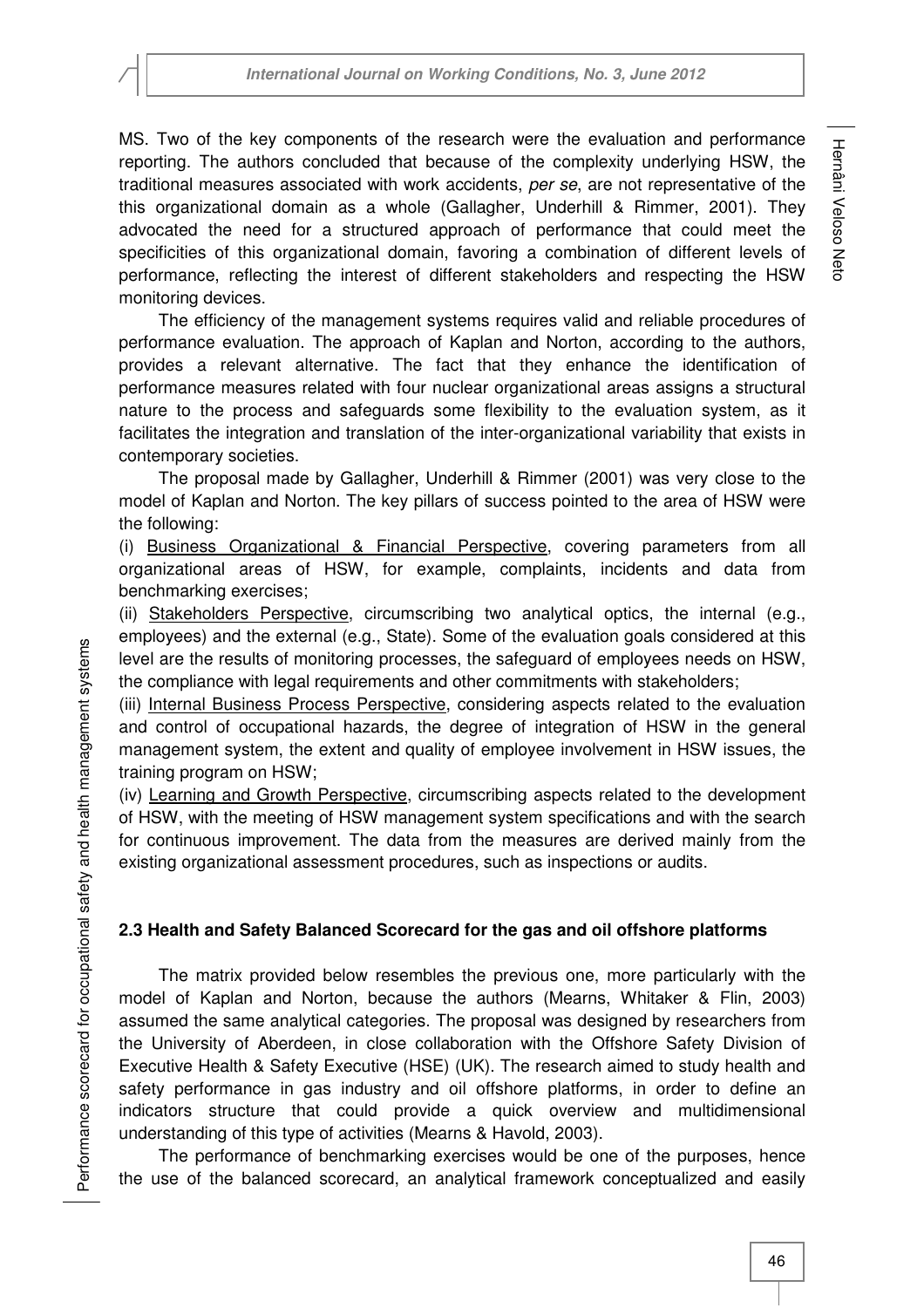reproducible. The organizations could mobilize indicators related to financial aspects of health and safety (Financial) (e.g., costs of accidents, investment in HSW service); with the feeling, thinking and acting of HSW service customers (Customer) (e.g., involvement of the workforce on issues related to HSW), with internal processes (Internal Business) (e.g., HSW policy, responsibilities structure, performance evaluation system, surveillance and health promotion) and with the organizational development mechanisms on safety and health (Learning and Growth) (e.g., visits to workplaces, employees consultation, safety committee meetings, corrective actions implemented).

# **2.4 Corporate Health and Safety Performance Index**

In 2004, HSE launched the Corporate Health and Safety Performance Index (CHaSPI) that is both an institution and a modular program of HSW performance benchmarking (Marsden, S. et al., 2004). Prepared by Greenstreet Berman Ltd., more specifically by Sara Marsden, Michael Wright, Joscelyne Shaw and Catherine Beardwell, the proposed model leaves the Balanced Scorecard traditional logic, but does not lose the focus on performance scorecard.

Trial and a period of validation took place in 2004. The index validation was undertaken by Loughborough University, more specifically by Deborah Walker and Alistair Cheyne (2005). "In late 2008, the HSE commissioned Greenstreet Berman to undertake a review of CHaSPI. The aim was to provide information on the extent of CHaSPI's use, who is using it and how, as well as the ways in which it could be improved. This review was conducted in three phases during November 2008 - January 2009. The report was published in early July 2010" (CHaSPI, 2011).

The current matrix is composed by nine indicators, "5 of which are used to determine the overall CHaSPI score of the organisation. The other 4 are descriptive indicators and provide further information" (idem). These last four indicators are of qualitative nature, and meant to check the existence of several statements of organizational commitment, namely statements of the Administration about the implementation of an occupational hazards management program, the fulfillment of legal requirements on HSW, the existence of ongoing investigations from regulatory authorities and CHaSPI verification.

The remaining five indicators allow the computation of CHaSPI Overall Weighted Score. These quantitative parameters consider five key areas (Williams & Shahriyer, 2010). The analytical segments are the following:

(i) Health and Safety Management Rating - considers key elements related to organizational objectives in terms of HSW, such as representation on the organization committees of HSW, the level of internal and external performance reporting of health and safety results, monitoring procedures and review of performance;

(ii) Occupational Health Rating - relates to actions regarding the prevention and management of hazards capable of raising occupational diseases;

(iii) Injury Rating - includes the rates of workers and subcontractors (if applicable), and the comparison against the sector average;

(iv) Sickness Absence Rating - refers to the number of working days lost per worker due to illness;

(v) Serious Incident Rating - refers to the number of large accidents occurred in the organization (per 100,000 workers).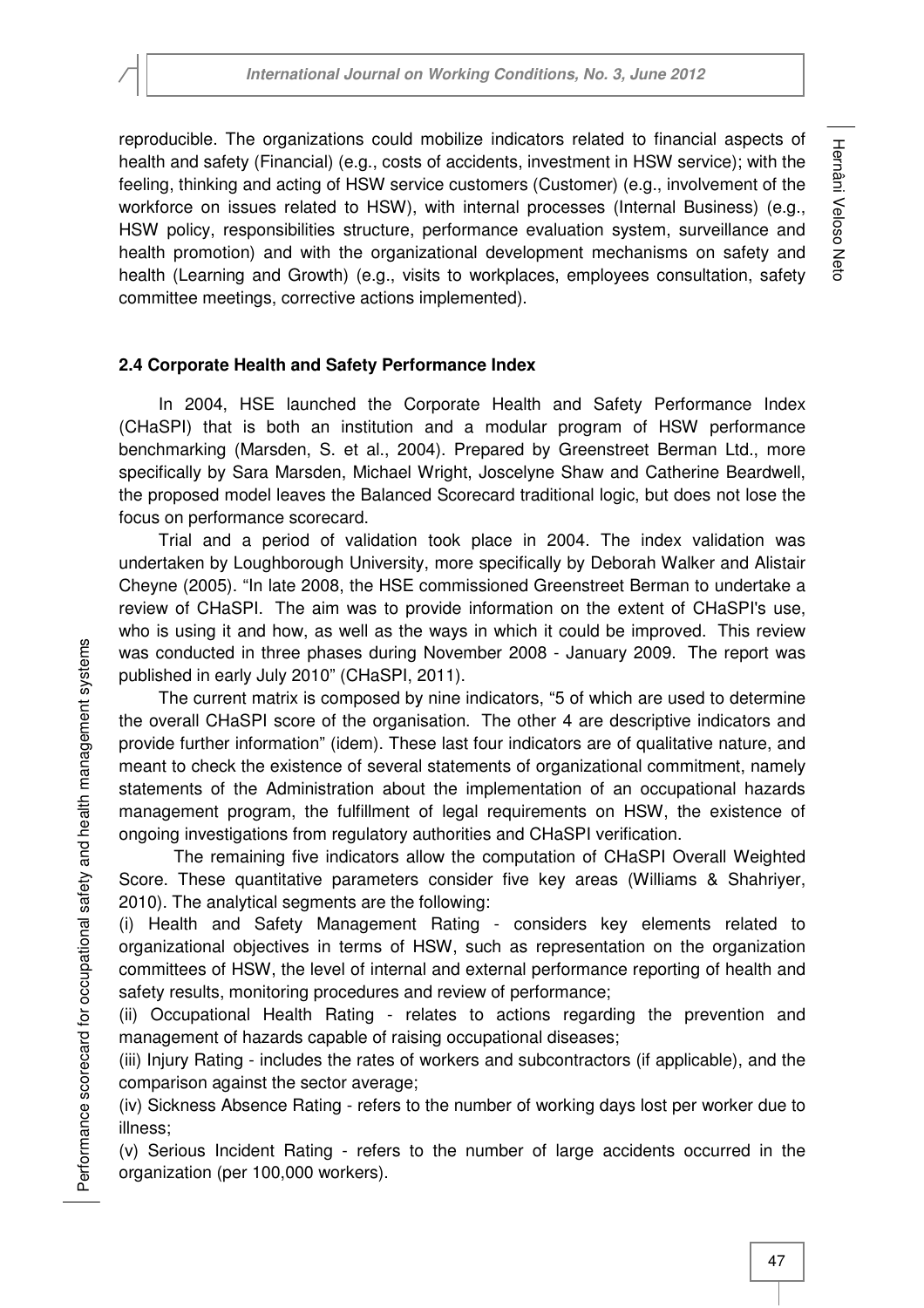The last three indicators are calculated automatically and the other two are obtained by the evaluation of a set of statements. Each statement is given a score, which varies between zero and ten, and is later weighted with a coefficient of importance which will provide an overall score for the indicator in question.

# **3. SafetyCard - Performance Scorecard for Occupational Safety and Health Management Systems**

The emergence of the Balanced Scorecard impacted significantly on how organizational performance began to be analyzed and evaluated. This impact also extended to the HSW area, as shown in the actual modeling assumed by some of the scorecards presented. It is an understandable situation, since the Balanced Scorecard was one of the first proposals to consider a substantive theoretical and empirical basis, and to show a high potential of implementation. Being the scorecarding model most widely used by organizations, there has been an effort to analyze and consider through this model the performance evaluation of all functional areas that form an organization. The intention is legitimate; however, although we agree with the integration, we do not believe that the HSW organizational performance has to be structured according to the key factors of success considered in the Balanced Scorecard. Other factors exist that better reflect this specific area. Besides that, the use of another type of structure does not compromise the integration of HSW performance indicators in a global matrix of organizational performance such as the Balanced Scorecard.

The scorecard proposal that was developed for the HSW area took into account these same assumptions. The SafetyCard, in conceptual terms, considers the main technical-scientific and normative-legal requirements of HSW, as regards the scorecarding precepts (Neto, 2009). The original model considers seven analytical domains, which include different segments of analysis and indicators. In total, 110 indicators are considered, that can be all mobilized or only some parts. The matrix is relatively flexible, adjusting itself automatically to the set of variables that are capable of being used (whether for lack of certain data, either by express will of the participants). Because not all of these analytical domains, segments and indicators have the same relevance in the HSW MS, the SafetyCard considers a weighting system. The purpose of this system is to favor procedures that weigh the relative importance of each element, contributing, simultaneously, so that performance variations are limited at all levels of the analytical model, enabling an overall and partial performance evaluation.

Table 2 presents an overview of the SafetyCard structure. The domains of analysis are seven:

(i) Organizational Design - concerns the functional layout of the organization with regard to HSW. Integrate two segments of analysis. The first assumes the designation of "Technical coverage" and considers four indicators related to the organization model of the HSW services and to the work time of professionals who belong to it. The second was called "Systemic approach" and considers two indicators related to the HSW MS assessment and the articulation of that system with other management systems (e.g., quality, social accountability);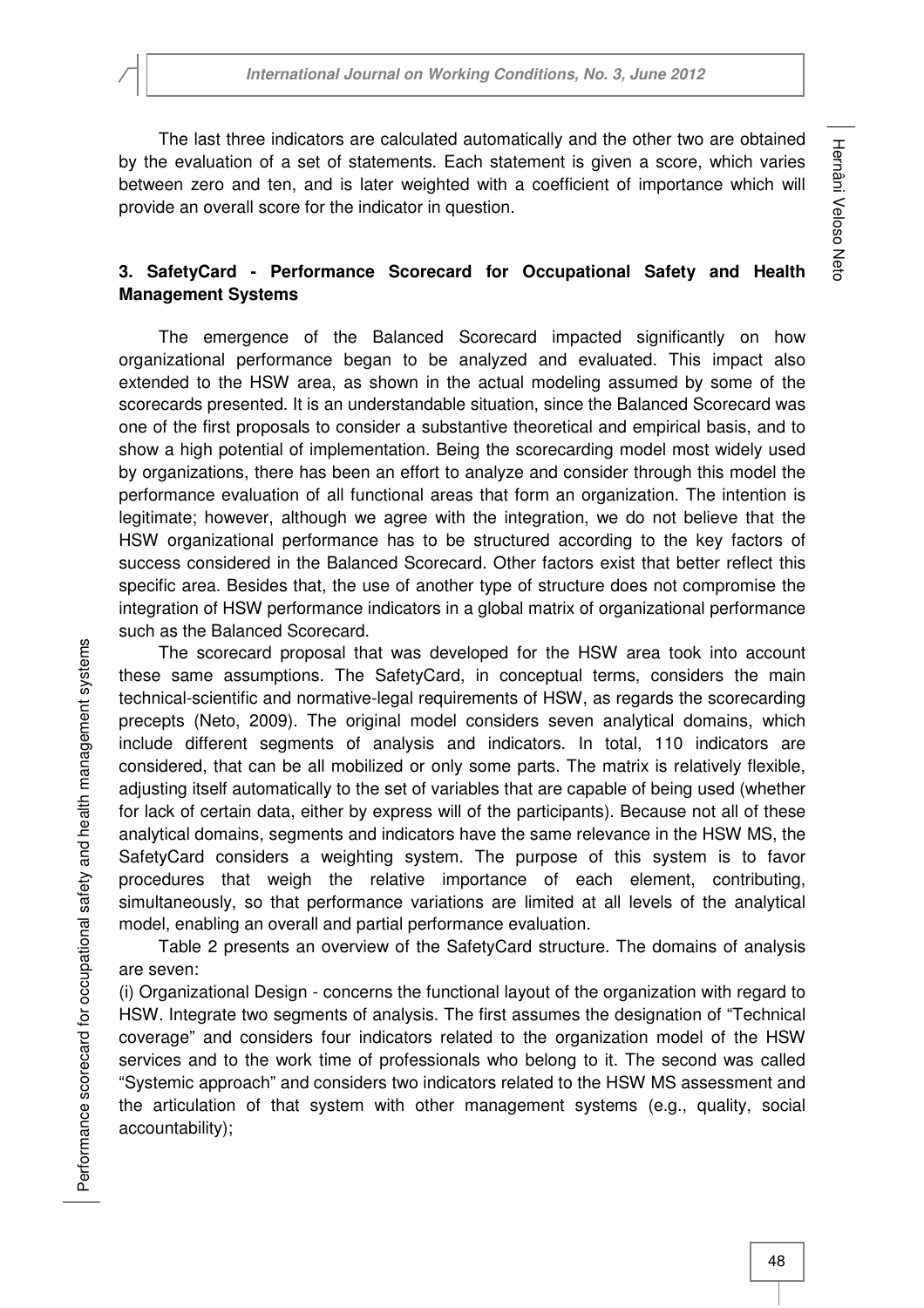#### **Table 2 – SafetyCard analytical structure**

| <b>Analytical Domain</b>                                              | <b>Analytical Segment</b>                               | No. of<br><b>Indicators</b> |
|-----------------------------------------------------------------------|---------------------------------------------------------|-----------------------------|
| 1.<br>Organizational Design                                           | Technical coverage                                      | $\overline{4}$              |
|                                                                       | Systemic approach                                       | $\overline{2}$              |
| 2.<br>Organizational Culture                                          | Values                                                  | 3                           |
|                                                                       | Norms and basic standards of evaluation                 | 7                           |
|                                                                       | Workers' basic assumptions                              | 12                          |
| 3.<br>Occupational Health Service                                     | Surveillance                                            | 6                           |
|                                                                       | Promotion                                               | $\overline{c}$              |
| 4.<br>Operational Service of Occupational<br>Hygiene and Safety       | Organization and operability                            | 3                           |
|                                                                       | Loss ratio                                              | 11                          |
|                                                                       | Training                                                | 7                           |
|                                                                       | Prevention                                              | 5                           |
|                                                                       | Protection                                              | 3                           |
| 5.<br>Internal Emergency Plan                                         | Planning                                                | 5                           |
|                                                                       | Attributes and responsibilities                         | 7                           |
|                                                                       | Devices                                                 | 10                          |
| 6.<br>Monitoring, Measurement and/or<br><b>Verification Structure</b> | <b>Control of Environmental Conditions</b>              | 10                          |
|                                                                       | Monitoring, measuring and/or verification<br>mechanisms | 4                           |
|                                                                       | Corrective action                                       | $\overline{c}$              |
| 7.<br>Safety of Work Equipments                                       | Maintenance                                             | 4                           |
|                                                                       | Safety prescriptions                                    | 3                           |
|                                                                       | Total                                                   | 110                         |

 (ii) Organizational Culture - concerns the scheme of values and principles that the organization shows in terms of HSW. It considers three segments of analysis. The first was called "Values" and includes three indicators that seek to evaluate the existence of an HSW organizational policy and the degree of dissemination of that policy. The second segment, called "Norms and basic standards of evaluation", includes seven indicators related to the HSW allocation of responsibilities and authority, the implementation and monitoring of HSW policy and the nature of performance evaluation conducted. The third assumes the designation of "Workers basic assumptions" and incorporates twelve indicators related with the perceptions of employees on aspects such as, for example, values and practices of safety management in the organization, perceived safety effectiveness or perceived risk control;

 (iii) Occupational Health Service - refers to the strategy and organizational approach to occupational health. It considers two segments of analysis, one called "Surveillance" that incorporates six indicators related to the medical monitoring of work performed, with particular focus on admission exams and aptitude tests, and the other called "Promotion"

Performance scorecard for occupational safety and health management systems Performance scorecard for occupational safety and health management systems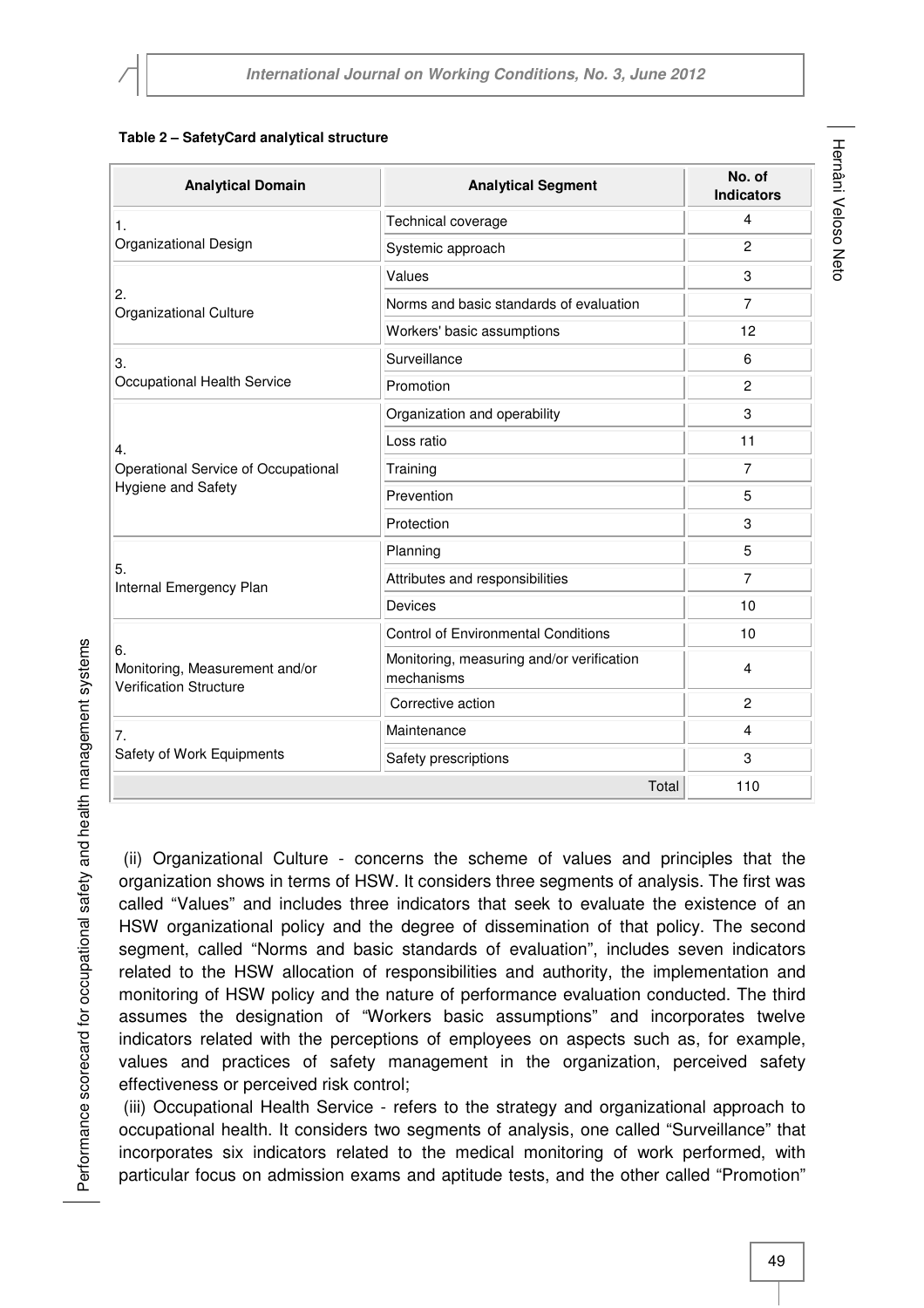that includes two indicators related with the health promotion actions and the immunization actions carried out within the organization;

(iv) Operational Service of Occupational Hygiene and Safety - refers to the organizational capacity to operate on the occupational environment, in order to promote adequate knowledge of risks and setting an appropriate protection system. It considers five segments of analysis. The first was called "Organization and operability" and incorporates three indicators related with the implementation of administrative procedures required legally, and the penalties received from the inspection authorities. The second is called "Loss ratio" (or Work accidents) and includes eleven indicators related with accident statistics, the study of work accidents and the determination of accident costs. The third one, called "Training", includes seven indicators relating to the scope, nature and impact of HSW training and information actions performed in the organization. The fourth is called "Prevention" and includes five indicators related with the overall planning of prevention, the display of safety signs, the preparation and posting of risk maps. The fifth is called "Protection" and includes three indicators relating to protective equipment (individual and collective) procedures of selection, distribution and promoting the use;

(v) Internal Emergency Plan - refers to the organizational capacity to respond to emergency situations. It seeks to evaluate the set of attitudes, procedures and resources available to be mobilized in such contexts. It considers three segments of analysis. The first one, "Planning", includes five indicators related with the degree of organizational response planning of emergency situations, taking into account the existence of action and evacuation plans. The second one, "Attributes and responsibilities", includes seven indicators related with the allocation of responsibilities in terms of response teams to emergency situations (e.g., alerts, first aid, containment). The third, named "Devices", has ten indicators related with the existence of a set of response resources (e.g., signposting, means of first intervention, drills);

(vi) Monitoring, Measurement and/or Verification Structure - refers to the organizational capacity for assessment, monitoring and intervention on the workplace conditions. It considers three segments of analysis. The first, "Control of environmental conditions", has ten indicators related with the existence of assessment actions about the environmental conditions in terms of noise, vibration, luminosity, etc. The second, "Monitoring, measuring and/or verification mechanisms", includes four indicators related with the existence of evaluation mechanisms and its scheduling. The third, "Corrective action", includes two indicators related with the treatment of non-conformities detected in evaluations;

(vii) Safety of Work Equipments - refers to the organizational capacity to safeguard the safety design and use of existing work equipments. It considers two segments of analysis. The first, "Maintenance", includes four indicators relating to the equipments conservation actions, while the second one, called "Safety prescriptions", has three indicators on the provision of safety prescriptions on the equipments in use.

The selection of domains, segments and indicators for the SafetyCard was based on the elements specified in the literature as key factors of success in terms of HSW. The same principle was used to form the system of weights and scores. Since not all indicators had the same numerical basis, we set a standardization system to the performance indicators results in order to obtain the homogenization. To quantify the importance levels of the different elements that formed the evaluation grid, the SafetyCard considers a system of scores and weights which starts at the base of the structure (indicators) and extends to the analytical segments and analytical domains, so that the application the first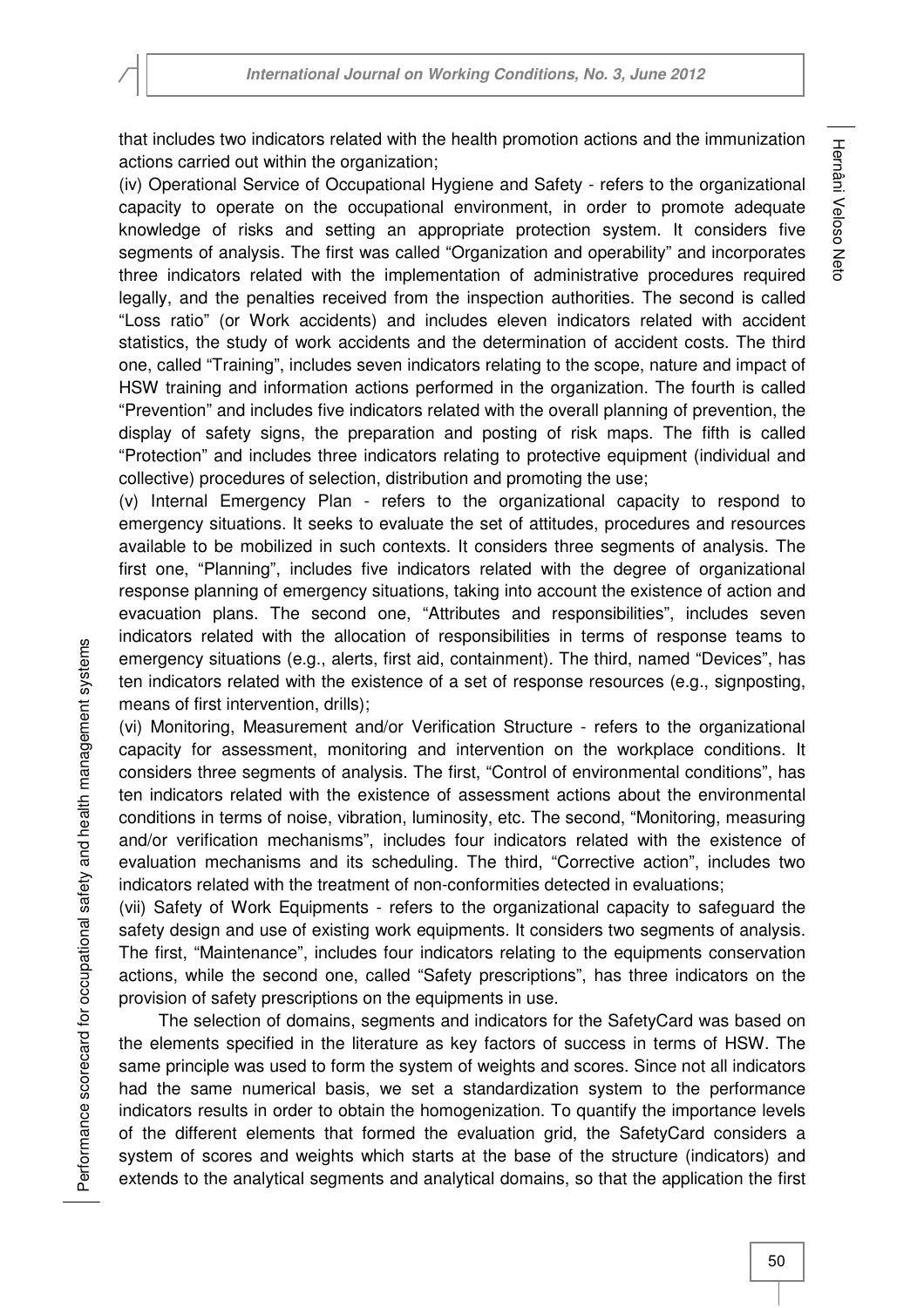coefficients at the base allows a continuous distribution between the limits associated with each element. The maximum value possible in each of the elements is equivalent to the value assigned to the multiplier, so that each one can always vary between zero and one, even the final classification (Neto, 2009).

The SafetyCard enables a global or partial use, assuming an evolving and transformative nature, especially by considering key elements of success that can naturally evolve to a more minimalist or wider matrix. This situation means a great operational flexibility, adapting itself to different organizational realities and/or times, which is in any case relevant given that a considerable part of the Portuguese and European organizational structure concerns to micro and small companies. Furthermore, the performance parameters considered are strategic both for the area of HSW and for the success of the organization as a whole, which means that they can be collected to integrate an overall organizational performance matrix such the Balanced Scorecard.

### **4. Final Notes**

From the moment that SST has conquered a prominent position in the organizational structure and dynamics, the scope of activity, the level of demand and the complexity of its services have been gradually increasing (Neto, 2009). However, the more complex and vital the processes, the more relevant the evaluation mechanisms on their levels of functional efficiency and effectiveness will be. It is in this context that the development of structured performance matrices should be viewed, as a product of those needs. This development has raised and will continue to raise considerable changes in how organizations view performance evaluation and strategic management of HSW. The reason for this is that organizations have realized that health and safety organizational management influences and is influenced by the organization's overall performance, and that HSW foresees a beginning not an end.

Organizations cannot "afford" to not have a structured and integrated view of HSW performance. Therefore, it is not surprising that HSW has followed, in terms of organizational performance assessment, the trend of other organizations, even tapped the knowledge generated by their experiences in other fields, as referred by Gallagher, Underhill and Rimmer (2001) in relation to quality management, since it has acquired organizational predominance at a later stage, when compared with other areas. But with predominance comes demand. The more relevance we give to the organizational sphere, the more we expect of it; and the greater the need for mechanisms that allow the monitoring and control of its operability. This is the case of HSW: as its operations and organizational importance became more complex, so did the level of demand in terms of reporting of results increased.

The structured performance matrices are a response to those requirements. The health and safety organizational management became aware of the information deficit raised by the exclusive use of work accident indicators (Hopkins, 1994 and 2009; Gallagher, Underhill & Rimmer, 2001) and the need to integrate the HSW performance parameters in the overall model of organizational performance. Being the Balanced Scorecard the model more used by organizations, it turned out to be the main reference for the HSW scorecards. But the HSW organizational performance does not have to be structured according to the key factors of success considered in the Balanced Scorecard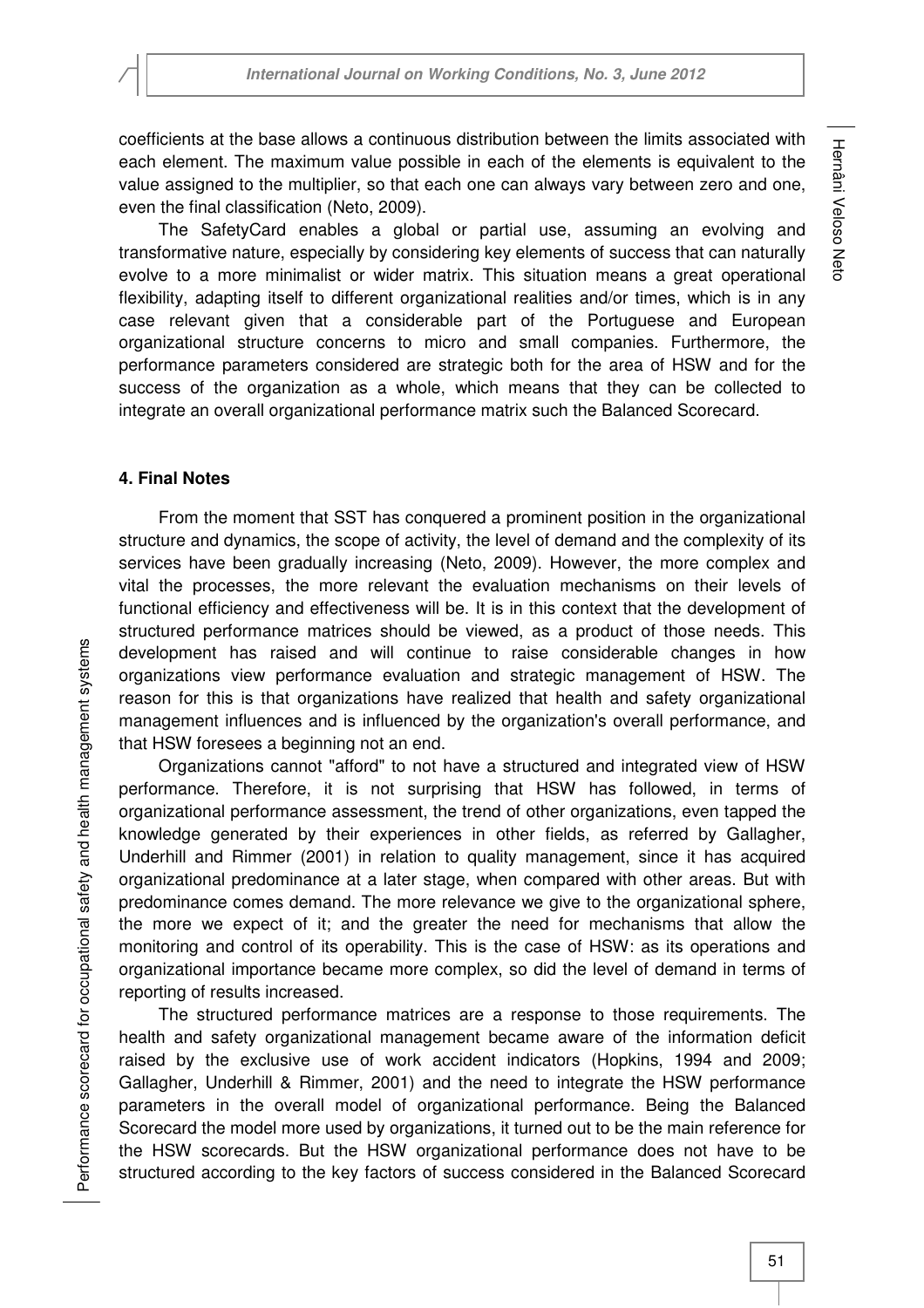so that there is a link and integration. As we tried to show, there are other factors that better reflect the specificity of HSW and that can be considered in a global matrix of organizational performance.

It is precisely from this perspective that the SafetyCard must be understood. This tool is an innovation compared to traditional scorecarding, but also reflects the evolution of the HSW's role in organizational contexts. It is a proposal that represents the modern approach to the construction of organizational performance evaluation systems, i.e., it is not limited to the performance measurement (use of quantitative variables). It is a model that establishes an integrated evaluation system, with flexible modular structures that favor a global evaluation, with mechanisms for measuring, monitoring and verifying performances, and is able to generate solid learning processes within and between organizations (benchmarking).

In this paper, we were not able to present practical examples of SafetyCard application; however, we expect to do this at a later stage. This scorecard has been applied in various organizations, showing its usefulness and relevance. Studies will continue so that we are able to obtain a more extensive testing scope.

#### **References**

- Benite, A. (2004). Sistema de Gestão da Segurança e Saúde no Trabalho Para Empresas Construtoras. Disponível em http://www.usp.br. Consultado em 20 de janeiro de 2007.
- Corporate Health and Safety Performance Index (2011). How has CHaSPI been developed?. Disponível em http://www.chaspi.infoexchange.com/userguide.asp?id=195668. Consultado em 16 de novembro de 2011.
- Gallagher, C.; Underhill, E.; Rimmer, M. (2001). Occupational health and safety management systems: a review of their effectiveness in securing healthy and safe workplaces. National Occupational Health and Safety Commission, Sydney.
- Hopkins, A. (1994). The limits of lost time injury frequency rates. In Worksafe Australia (Ed.), Positive perform indicators for OHS. Beyond lost time injuries, Part 1 - Issues, Camberra: National Occupational Health & Safety Commission, pp. 29-35.
- Hopkins, A. (2009). Thinking about process safety indicators. Safety Science, 47, pp. 486-489.
- Kaplan, R.; Norton, D. (1992). The balanced scorecard Measures that drive performance. Harvard Business Review, January-February, pp. 71-79.
- Kiellén, U. (2009). The safety measurement problem revisited. Safety Science, 47, pp. 508-510.
- Lawson, R.; Stratton, W.; Hatch, T. (2006). Scorecarding Goes Global. Strategic Finance, Vol. 87, Issue 9, pp. 35-41.
- Le Coze, J. (2009). A taxonomy issue Letter to the Editor. Safety Science, 47, pp. 490.
- Marsden, S. et al. (2004). The Development of a health and safety management index for use by business, investors, employees, the regulator and other stakeholders. HSE -